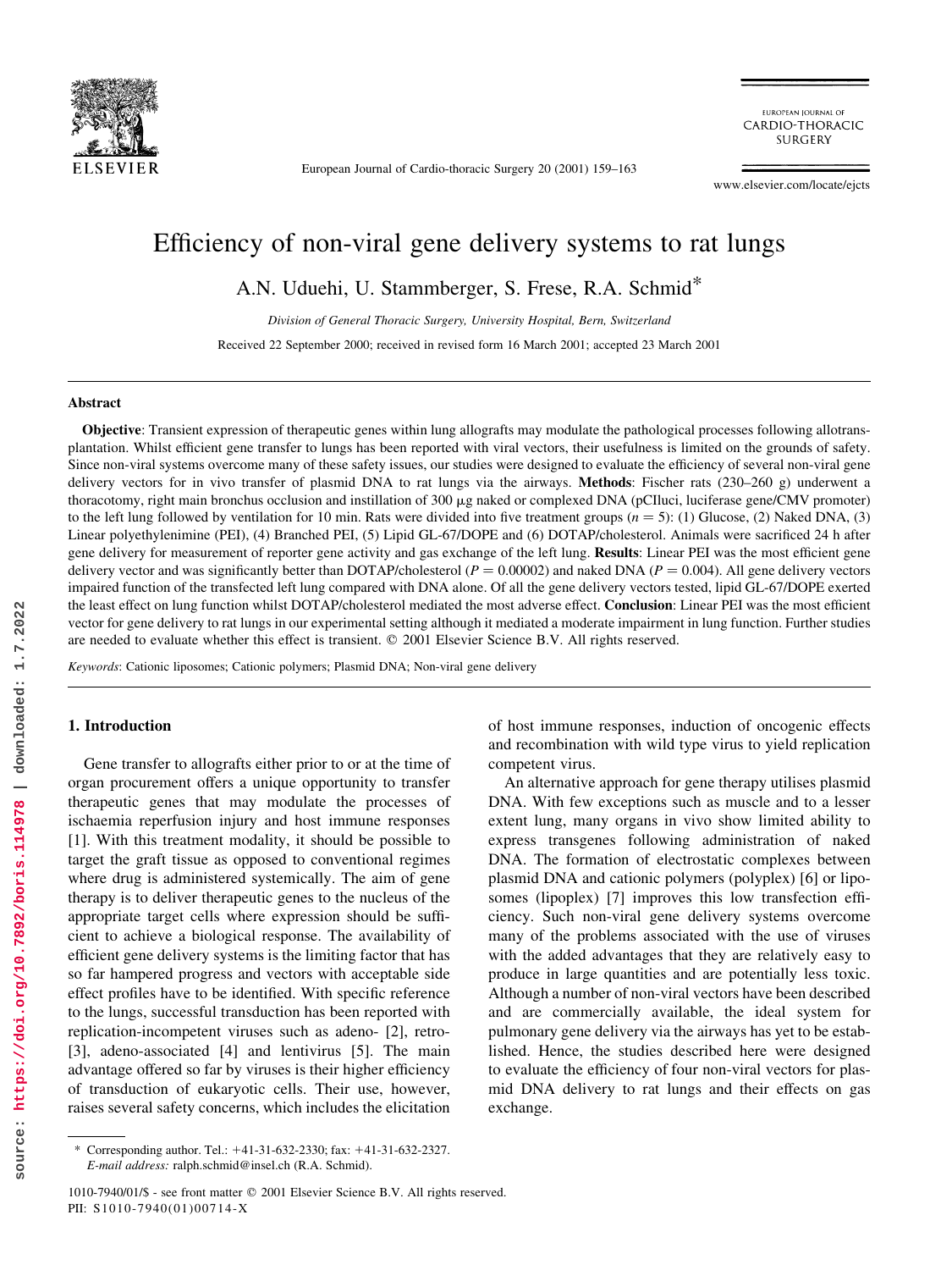#### 2. Materials and methods

## 2.1. Gene transfer vectors

Linear 22 KDa PEI (Exgene 500, Euromedex, Souffelweyersheim, France) was purchased as a 1 M aqueous stock solution. Branched 25 KDa PEI (Sigma-Aldrich, Schnelldorf, Germany) was prepared as a 0.1 M aqueous solution as previously described [8]. N-[1-(2,3-dioleoyloxy)propyl]- N,N,N-trimethylammonium methylsulphate (DOTAP)/ cholesterol was obtained from Dr Smyth-Templeton (Baylor college of Medicine, Houston, TX) as a 20 mM aqueous solution. Lipid GL-67:DOPE 2:1 (kindly provided by Genzyme, Framingham, MA, USA) was obtained as a dried lipid film and re-constituted as a 2 mM aqueous solution immediately prior to use.

#### 2.2. Plasmid DNA

Plasmid, pCIluci (kindly provided by Oliver Schwickerath, Institute of Child Health, London) contains the luciferase reporter gene under the control of the cytomegalovirus (CMV) inducer/enhancer promoter element. The plasmid was propagated in E. coli XL-1 blue, isolated by the alkaline lysis method and purified by anion exchange chromatography (Hybaid, Ashford, UK). The quality and quantity of purified plasmid DNA was assessed by absorption measurements at 260 and 280 nm as well as electrophoresis on a 1 w/v percent agarose gel.

#### 2.3. Preparation of transfection complexes

All complexes between plasmid DNA and polymer/liposome were prepared in 5% dextrose with the exception of GL-67/DOPE/DNA lipoplexes, which were prepared in water. The appropriate quantity of liposome/polymer was diluted to a volume of  $250 \mu l$  and  $300 \mu g$  of plasmid DNA was separately diluted to the same volume. The diluted liposome/polymer solution was then added to the DNA solution followed by mixing with a pipette tip. After mixing, complexes were incubated for either 10 min (polyplex) or 30 min (lipoplex) before administration to rats. For complex preparation, the following amounts of vector were used per 300 μg DNA: 4.5 μl linear PEI; 0.227 μmol GL-67/DOPE; 46 ml branched PEI; 60 ml DOTAP/cholesterol.

#### 2.4. Animals

Inbred male F344 rats with a weight range of  $230-260$  g were used. All animals received humane care in compliance with the European Convention of Animal Care. The study protocol was approved by the local animal study committee.

## 2.5. Gene administration

The recipient was anaesthetized by breathing halothane in a glass chamber, intubated with a 14-gauge catheter, and anaesthesia was maintained with halothane  $2-2.5\%$ . A right thoracotomy was performed and the right hilar region dissected. The right main bronchus was occluded with a removable micro-vascular clip. A solution of 500 ml (containing 300 mg plasmid DNA alone or complexed with the gene delivery vector) was instilled to the left lung via the tube followed by isolated left lung ventilation for 10 min. The microvascular clip on the right main bronchus was removed, a chest tube was inserted and the thoracotomy was closed. The chest tube was removed after restoration of sufficient spontaneous breathing a few minutes after extubation.

## 2.6. Study groups

Rats were divided into five groups ( $n = 5$ ). The groups were: (1) Naked DNA; (2) Linear PEI/DNA; (3) Branched PEI/DNA; (4) GL-67/DOPE/DNA and (5) DOTAP/cholesterol/DNA. Two rats in the DOTAP/cholesterol/DNA died shortly after instillation and hence  $n = 3$ .

#### 2.7. Blood gas analysis

Twenty-four hours after DNA administration, the animal was anaesthetized by intraperitoneal administration of pentobarbital (50 mg/kg body weight) and heparinized (500 I.U./kg body weight.). The animal was ventilated with  $100\%$  O<sub>2</sub>, a positive end-expiratoric pressure (PEEP) of 5 mm  $H_2O$ , a frequency of 100/min and a tidal volume of 8 ml/kg body weight by a Harvard rodent ventilator (Harvard Apparatus, South Natick, MA) via a tracheotomy. For functional assessment of the transfected left lung, the right hilum was dissected and the right pulmonary artery and the right main bronchus were occluded with microvascular clips. Five minutes after occlusion, an arterial blood gas sample was collected from the thoracic aorta for functional assessment of the transfected lung only and measured on an automatic blood gas analyser (ABL500, Radiometer GmhB, Thalwil, Switzerland). The lungs were then perfused with 20 ml  $0.9\%$  saline at a pressure of 20 cm H<sub>2</sub>O via the pulmonary vein and divided into upper, middle and lower portions. Samples of the lung were snap frozen in liquid nitrogen and stored at  $-80^{\circ}$ C until analysis.

#### 2.8. Luciferase assay

For luciferase assay, lung tissue was weighed and homogenised (Polytron, Littau, Switzerland) in  $5 \times$  ice-cold reporter lysis buffer (Promega, Zurich, Switzerland) for 1 min, freeze thawed three times and centrifuged at 14 000  $\times$  g for 15 min. The luciferase activity in 20  $\mu$ l of lysate was measured on a luminometer (Mediators PhL, Mediators Diagnostika, Vienna, Austria) programmed to inject  $100 \mu l$ of luciferase assay buffer (Promega). Integrated light units were collected over 10 s. Relative light units (RLU) were normalised to protein content in each sample (Biorad Dc protein assay kit, Biorad, CH) using bovine serum albumin as a standard. All data are expressed as RLU/mg protein.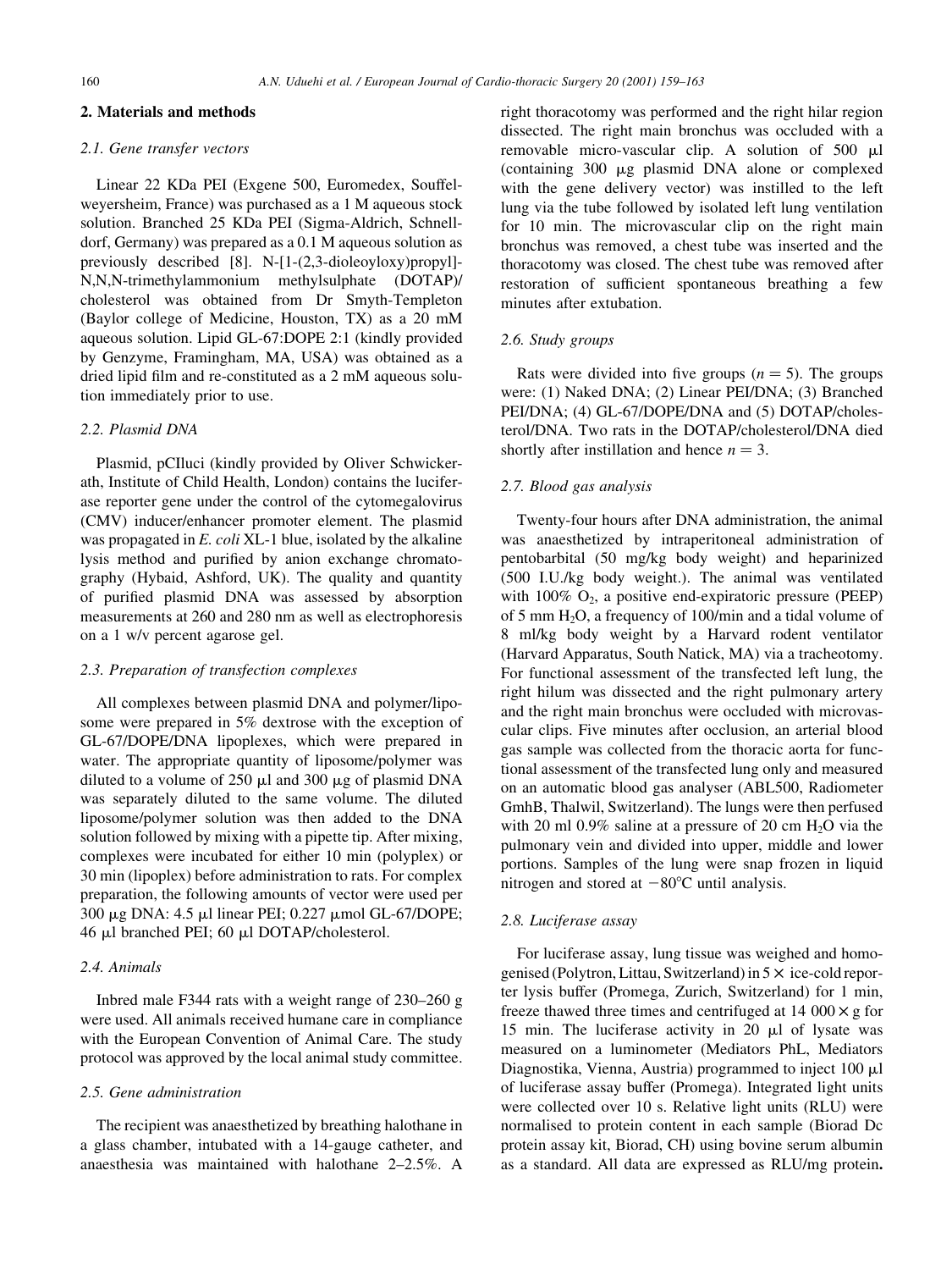Since luciferase activity was variable between upper, middle and lower sections of the lungs and the region of maximal expression varied between rats, the data represents the overall mean luciferase activity in the left lungs.

#### 2.9. Statistics

Since data were not normally distributed, logarithmic transformation was performed prior to analysis of variance  $(ANOVA)$  with post-hoc comparison  $(Scheffé test)$ . The STATISTICA 5.1 software (StatSoft, Tulsa, Oklahoma) was used. A *P*-value of less than 0.05 was considered significant.

## 3. Results

#### 3.1. Arterial blood gas analysis

The function of the left lung was analysed 24 h after gene administration by arterial blood gas measurement  $(PaO<sub>2</sub>)$ after ventilation for 5 min on 100% oxygen (Table 1 and Fig. 1). PaO<sub>2</sub> was reduced in all rats that received lipoplex or polyplex compared to treatment with naked DNA (median PaO<sub>2</sub> 454 mmHg). PaO<sub>2</sub> was significantly lower after treatment with linear PEI (median PaO<sub>2</sub> 116 mmHg,  $P = 0.0018$ ) and DOTAP/cholesterol (median PaO<sub>2</sub> 29 mmHg,  $P = 0.0001$ ) compared to naked DNA. Lipid GL-67/DOPE exerted the least effects on lung function of all the gene delivery vectors tested (median  $PaO<sub>2</sub>$  367 mmHg).

#### 3.2. Luciferase expression in transfected lungs

To assess the efficiency of transfection mediated by the various gene delivery vectors, luciferase activity was measured 24 h after plasmid DNA delivery and all data were standardised to total protein. There was no luciferase activity observed in the right lungs or trachea. A trend towards superior transfection activity was observed with linear PEI (median 1432 RLU/mg, Table 1 and Fig. 2), however, within this group there was considerable variability and statistical significance was only achieved when

Table 1

Arterial blood gas  $(PaO<sub>2</sub>)$  and luciferase activity  $(RLU/mg)$  in the left transfected lung  $24$  h after gene administration<sup>a</sup>

| Gene delivery system | $PaO2$ (mmHg)    | Luciferase activity (RLU/mg) |
|----------------------|------------------|------------------------------|
| Glucose              | 433 (367-484)    | $\theta$                     |
| Naked DNA            | 454 (311-465)    | 102 $(43-287)^{b}$           |
| Linear PEI           | 116 $(82-253)^c$ | 1432 (999-2253)              |
| <b>Branched PEI</b>  | 236 (145-288)    | 537 (406-646)                |
| GL 67                | 367 (220-412)    | 232 (58-1372)                |
| DOTAP-cholesterol    | 29 $(28-33)^d$   | $16(16-40)^e$                |
|                      |                  |                              |

Data represent the median and range.

<sup>b</sup>  $P = 0.0042$  compared to the linear PEI treatment group.<br><sup>c</sup>  $P = 0.0018$  compared to the naked DNA treatment group.<br><sup>d</sup>  $P = 0.0002$  compared to the linear PEI treatment group.



Fig. 1. Gas exchange of the left transfected lung after exclusion of the right lung 24 h after instillation of naked DNA or complexes formed with linear PEI (L-PEI), branched PEI (B-PEI), GL-67/DOPE and DOTAP/cholesterol.  $PaO<sub>2</sub>$  was measured after clamping of the right main bronchus and ventilating for 5 min with  $FiO_2 = 1.0$ . Each data point represents a single animal.  $*P = 0.0018$ ,  $**P = 0.0001$  vs. group I.

compared with DOTAP/cholesterol (median 16 RLU/mg,  $P = 0.0002$ ) and naked DNA (median 102 RLU/mg,  $P = 0.0042$ . Luciferase activity following transfection with branched PEI (median 537 RLU/mg) was lower than achieved with linear PEI, however the distribution range between animals was smaller. Transfection activity with GL-67/DOPE was also lower than linear PEI, but due to the intra-group variability statistical significance was not reached (median 232 RLU/mg,  $P = 0.056$ ).

## 4. Discussion

This study was designed to compare the relative ability of four non-viral gene delivery vectors to mediate plasmid



Fig. 2. Transfection activity in left lungs of rats after administration of naked DNA or complexes formed with linear PEI, branched PEI, GL-67/ DOPE and DOTAP/cholesterol. Each data point represents a single animal and results show luciferase activity standardised to total protein (RLU/mg).  $*P = 0.0042$ ,  $*P = 0.0002$  vs. group II.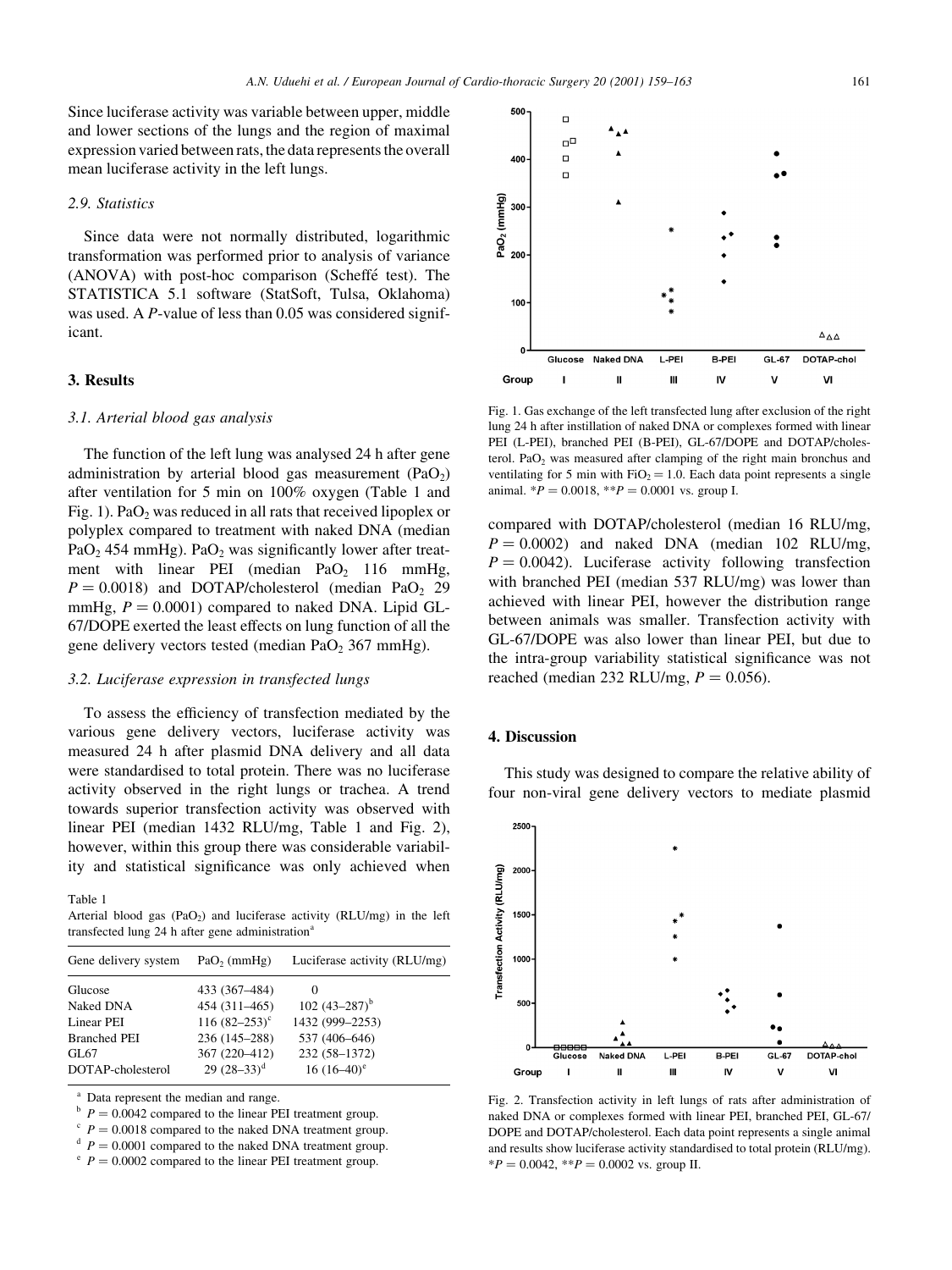DNA transfer to rat lungs by instillation through the airways relative to transfection with naked DNA.

Consistent with previous reports [9], reporter gene activity was observed after the instillation of naked DNA (Fig. 2). In order to enhance transgene expression, plasmid DNA was complexed with gene delivery vectors that have previously shown promise for pulmonary gene transfer. Non-viral gene delivery vectors serve multiple purposes. Firstly, they interact through electrostatic forces with negatively charged phosphate residues on the DNA backbone thereby neutralising the charge. Charge neutralisation results in collapse of the extended structure of plasmid DNA into small discrete particles amenable for endocytosis. In general, complexation of plasmid DNA with cationic polymers results in the formation of smaller particles than with liposomes, a factor that may influence transfection efficiency. For instance, PEI/DNA complexes are reported to be 50–60 nm when prepared in a non-ionic solution such as glucose [10] whilst DOTAP/DNA complexes are in excess of 250 nm [11]. Secondly, when DNA lipoplexes or polyplexes are formulated with an excess positive charge, interactions with anionic residues on biological membranes are facilitated. Finally, cationic gene delivery systems have been shown to protect plasmid DNA from enzymatic degradation and physical shear [12].

The gene delivery vectors that were evaluated in this study have been well characterised however, a direct comparison has not been established. Lipid GL-67/DOPE is a cholesterol-based cationic lipid, formulated with the fusogenic helper lipid, dioleoylphosphotidylethanolamine (DOPE). This liposome preparation was reported to be the least toxic and most efficient in a series of compounds developed for pulmonary gene transfer to mice lung [13]. DOTAP is a biodegradable monovalent cationic lipid originally shown to be effective in vitro for the transfection of various mammalian cell lines. The in vivo efficiency of DOTAP was later described by McLachlan et al. [14] after airway administration to mice lungs. It was subsequently shown that transfection activity in pulmonary tissue after intravenous administration could be enhanced by co-formulation of DOTAP with cholesterol [15]. Further experience with DOTAP extends to humans where it has been used to deliver the cystic fibrosis trans-membrane regulator gene to the airways of cystic fibrosis patients [16]. Polyethylenimine, firstly described in 1995 [8] for the transfection of mammalian cells, was later shown to be effective for transfection of various tissues including lungs [17], liver [18] and brain [10]. PEI has the highest cationic charge density of any known organic polymeric macromolecules and its superior transfection activity is believed to originate from its ability to act as a 'proton sponge' under acidic conditions. Essentially, the protonation profile for PEI increases from 20 to 45% between pH 7 and 5; conditions which would be encountered within the endosome. This buffering is believed to prevent the degradation of internalised plasmid DNA. In addition to its endosomal buffering capabil-

ities, PEI has recently been shown to facilitate transfer of plasmid DNA across the nuclear membrane, thereby overcoming one of the fundamental barriers to successful gene delivery [19]. This is an advantage over the use of liposomes that are retained within endosomal compartments for considerable periods of time following cellular uptake [20].

With the exception of DOTAP/cholesterol, complexation of plasmid DNA with cationic liposomes and polymers enhanced luciferase activity in lungs (Fig. 2). Linear PEI in particular showed good transfection activity, however, due to the large intra-group variability, statistical significance was only achieved when compared with naked DNA and DOTAP/cholesterol/DNA. The reasons for the large intra-group variability are presently unclear. However, one factor, which may have contributed to this effect, relates to the fact that lipoplexes/polyplexes were prepared individually for each animal in order to minimise aggregation that can occur after prolonged storage. Further studies will aim to identify ways of minimising this variability by optimising the protocols for complex preparation and administration technique. With reference to the two types of PEI tested, a trend towards better transfection activity was observed with linear PEI compared to branched PEI. It is not clear whether this is due to the use of the linear form of the polymer or a result of the slightly lower molecular weight of linear PEI. Branched PEI did show the advantage of achieving better reproducibility in transfection.

DOTAP/cholesterol has been shown to be efficient for pulmonary gene transfer [15] by intravenous administration although in our hands it was the most toxic vector. In addition to the different administration route used in our studies, our protocol involved formulation of complexes at a nitrogen/phosphate ratio of 2 and we initially speculated that this partly accounted for the observed toxicity. Formulating complexes at a net neutral charge, however, did not affect toxicity (data not shown). It is possible that pulmonary toxicity is reduced if these complexes are administered via the systemic circulation due to dilution, however, this administration route was not an option in this setting as we intended to avoid transgene expression in secondary organs.

The ultimate goal with gene therapy in organ transplantation is to transfer genes that express immunomodulatory and protective genes to allografts prior to explantation such that they are present at the time of reperfusion. It is therefore important to establish transfection procedures that are not harmful to the graft. Indeed, in rats treated with naked DNA, we observed that 24 h after gene administration, lung function was comparable to that of untreated controls. In contrast, in all animals treated with lipoplexes or polyplexes, impairment in lung function was observed, with DOTAP/cholesterol showing the most toxic effects (Fig. 1). We speculate that the low luciferase activity in DOTAP/cholesterol treated rats was as a direct consequence of impaired lung compliance.

Non-viral gene transfer correlated in our hands with a substantial impairment of lung function. This finding